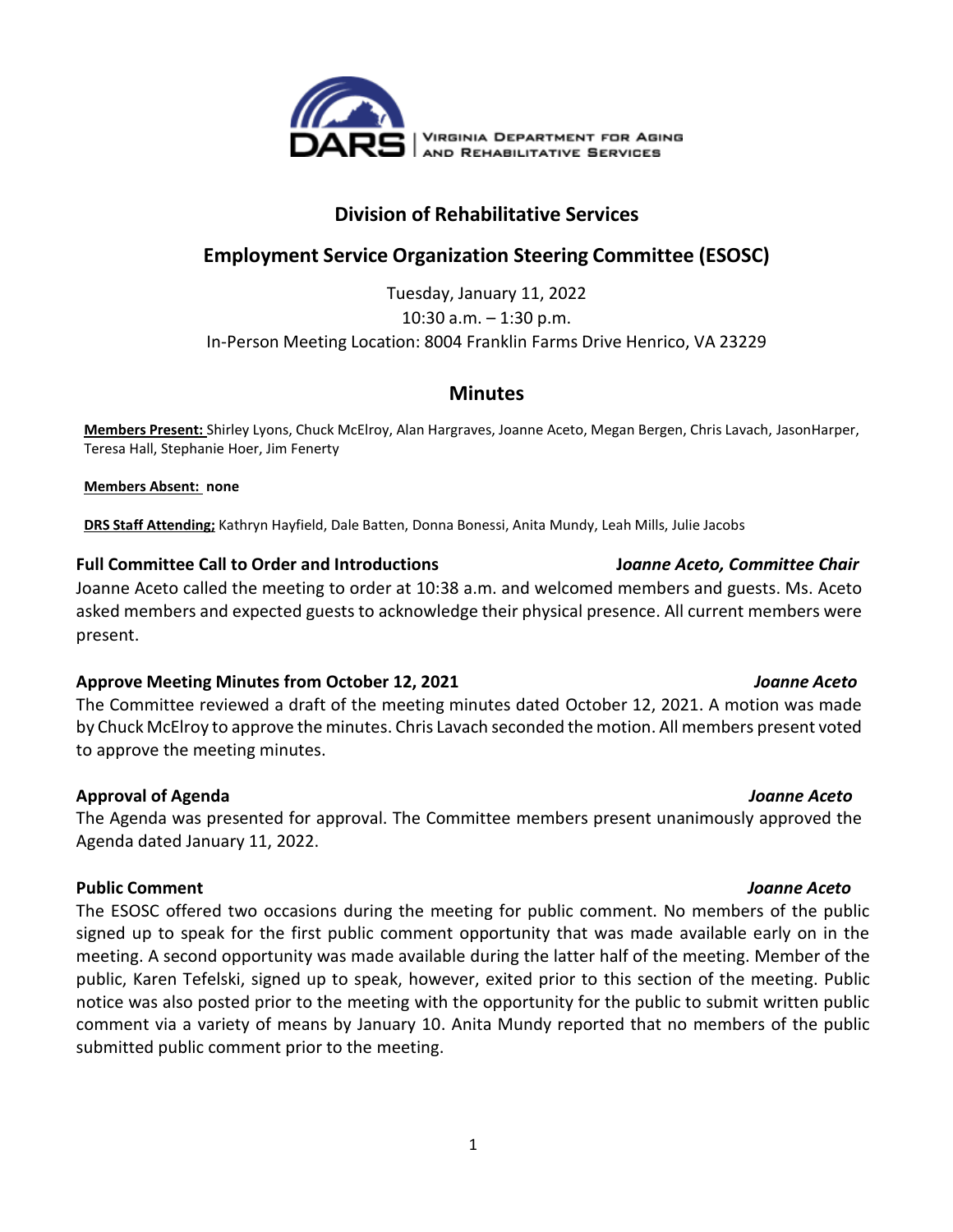## **Review of Committee Responsibilities,** *Anita Mundy, DARS Provider Program Specialist* **Conflict of Interest, Financial Disclosure Requirements**

Anita Mundy reviewed the responsibilities of the Committee to file Conflict of Interest/Financial Disclosures to the Ethics Advisory Council. All Committee members present acknowledged that they had received communication in regard to filing this information. It is the responsibility of each Committee member to file their disclosures annually by February 1.

## **SFY 22 LTESS-EES Economic Relief Funds Update** *Anita Mundy*

Ms. Mundy provided an update on the ESO economic relief applications that were received by DARS. Two types of allocations were made available: general economic relief for LTESS-EES organizations, and additional funds for these organizations to continue to build capacity.

Forty-five organizations accepted general economic relief, four ESO's declined offers, one ESO was ineligible, and four ESO's did not respond. The total general economic relief accepted by ESO's was \$474,582. Thirteen ESO's applied for additional funds to build capacity. The total requested and allocated was \$146,758.

## **LTESS-EES Second Quarter Spending Report** *Donna Bonessi, Director*  **With Breakdown by Organization, Comparisons,** *Employment Services & Special Programs* **and Projected Balances**

**Second Quarter Ending November 30, 2021** 

629,317.00 \$

353,395.13 \$

275,921.87 \$

**LTESS** 

1,464,064.20

1,157,257.94

306,806.26

EES

Ś

s

-S

**Expected Expenditure** 

**Actual Expenditure** 

2nd QTR Bal on 11/30/21

Mid year Balance

**Final Balance after 2nd Qtr** 

Ms. Bonessi provided a breakdown of the 2022 Second Quarter Spending Review. Trends in services by Providers continue to show an increase. Per Quarter services being provided have inched up from last year at this time from 36% to a 39% increase. As pandemic restrictions decrease, larger employment service organizations are increasing the number of services being provided.

Ms. Bonessi provided a breakdown on Second Quarter Expenditures. There was a balance of \$582,835.35 See Expected vs. Actual Expenditures in the chart below.

.s

-S

s

\$

S

**Total** 

2,093,381.20

1,510,653.07

582,728.13

582,835.35

582,835.35

| Ms. Bonessi provided a breakdown by organization which showed the expenditures for all employment      |
|--------------------------------------------------------------------------------------------------------|
| organizations for the second quarter. There are numerous organizations who have not used their funding |
| allocations to provide services to individuals who are attached to this funding.                       |

Anita Mundy reported to the Committee that she reached out to fourteen LTESS-EES organizations that were identified as not currently providing LTESS and/or EES services. Nine of the ESOs contacted stated that they would not be utilizing their allocations this fiscal year. Two organizations responded that they do intend to use their allocations to provide services. Three organizations did not respond to Ms. Mundy's inquiry.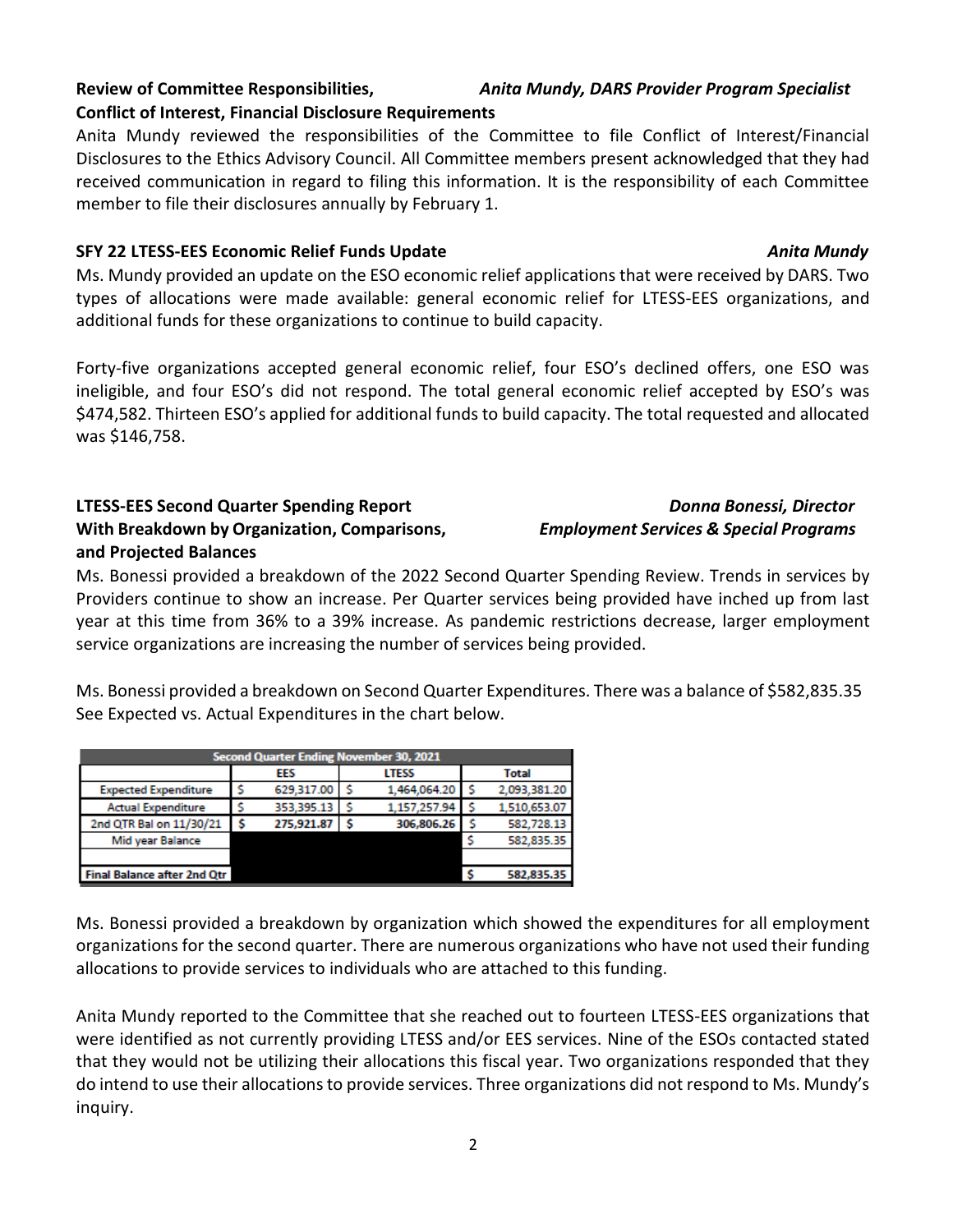Ms. Bonessi reported that DARS is reviewing mid-year reallocations. There is a small number of providers that are projected to expend more than their initial allocations. Several of these organizations are projected to substantially exceed initial allocated funding for services.

At the October 2021 meeting the committee recommended that DARS do a mid-year reallocation for both LTESS & EES. In order to do the mid-year reallocations DARS will need to decrease the initial amount of funds allocated to those organizations who are not utilizing them and reallocate funds to those organizations who are providing services. DARS will leave a \$2,000 cushion for all identified organizations who are not using their balances to serve individuals in the event they increase service provision. The excess funding that is not being used will be held in a reserve fund and distributed as appropriate to organizations that are serving individuals. Establishing this reserve fund will allow DARS to pay requisitions on a monthly basis to organizations that would have otherwise entered into an outstanding balance vs. those organizations needing to wait until the end of the fiscal year to receive a lump sum reallocation. The Committee will discuss recommendations for another economic relief before the end of the fiscal year if funds are available after the 3rd quarter.

### **Use of LTESS-EES Projected Balances Discussion & Recommendation Committee**

The Committee reviewed and discussed the information provided by Ms. Bonessi and Ms. Mundy. A motion was put forth by Shirley Lyons and seconded by Teresa Hall that states that "The Committee recommends that DARS take projected unutilized LTESS-EES allocations, except for \$2,000, from organizations projected to not utilize their full allocated funds to provide LTFA services to eligible individuals. The Committee also recommends that these funds be placed in reserve and reallocated to organizations that are providing monthly LTFA services and are projected to have an outstanding balance." All Committee members present voted and approved this recommendation.

### **ESO Capacity Building Update & Recommendation development of the Donna Bonessi**

Ms. Bonessi provided a capacity building update to the Committee as it pertains to LTESS-EES. To date, DARS has met twice with ESO's who have been participating in these meetings to discuss capacity issues such as the organizational costs associated with capacity building, onboarding of staff, and competition with other types of jobs that are not as demanding to staff that are available in the community. DARS has another meeting scheduled for this week via Zoom where they will have a guest speaker from the Missouri Department of Developmental Disabilities who will share how they are implementing strategies to stabilize and structure the workforce and construct career pathways to encourage careers and upward mobility for the Direct Service Professional.

Discussion by the Committee revolved around how and if LTESS-EES projected balances could be used to build organizational capacity. The ESOSC suggested to Ms. Bonessi that the capacity building group investigate alternative ways to increase provider capacity. The ESOSC will review any ideas and determine if a recommendation should be made to use LTESS-EES projected balances.

The Committee discussed DARS setting aside \$200,000 of projected 3<sup>rd</sup> quarter LTESS-EES balances to be made available for any eligible ESO to apply for to increase capacity to improve long-term employment services for eligible individuals with disabilities.